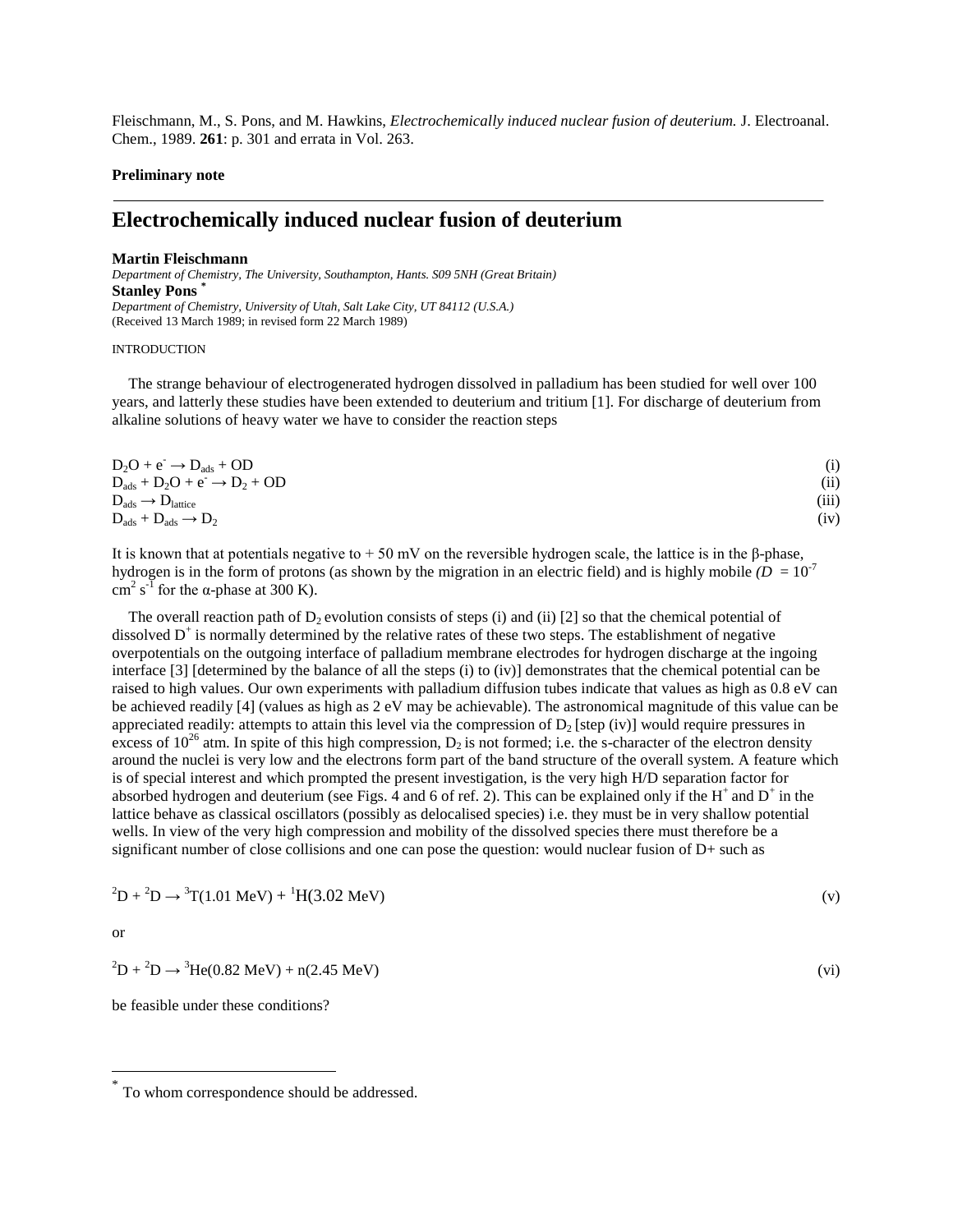# EXPERIMENTAL

In the work reported here  $D^+$  was compressed galvanostatically into sheet, rod and cube samples of Pd from 0.1 M LiOD in 99.5%  $D_2O + 0.5% H_2O$  solutions. Electrode potentials were measured with respect to a Pd-D reference electrode charged to the  $\alpha$ -β-phase equilibrium. We report here experiments of several kinds:

(1) Calorimetric measurements of heat balances at low current densities  $(= 1.6 \text{ mA cm}^{-2})$  were made using a 2 mm  $\times$  8 cm  $\times$  8 cm Pd sheet cathode surrounded by a large Pt sheet counter electrode. Measurements were carried out in Dewar cells maintained in a large constant temperature water bath (300 K), the temperature inside the cell and of the water bath being monitored with Beckman thermometers. The Heavy Water Equivalent of the Dewar and contents, and the rate of Newton's law of cooling losses were determined by addition of hot  $D_2O$  and by following the cooling curves.

(2) Calorimetric measurements at higher current densities were carried out using 1, 2 and 4 mm diameter  $\times$  10 cm long Pd rods surrounded by a Pt wire anode wound on a cage of glass rods. The Dewars were fitted with resistance heaters for the determination of Newton's law of cooling losses; temperatures were measured using calibrated thermistors. Experiments with rods up to 2 cm in diameter will be reported elsewhere [5]. Stirring in these experiments [and in those listed under (1)] was achieved, where necessary, by gas sparging using electrolytically generated  $D_2$ . Measurements at the highest current density reported here (512 mA cm<sup>2</sup>) were carried out using rods of 1.25 cm length; the results given in Table 1 have been rescaled to those for rods of 10 cm length.

(3) The spectrum of  $\gamma$ -rays emitted from the water bath due to the (n,  $\gamma$ ) reaction

 ${}^{1}H + n(2.45 \text{ MeV}) = {}^{2}D + \gamma(2.5 \text{ MeV})$  (vii)

was determined using a sodium iodide crystal scintillation detector and a Nuclear Data ND-6 High Energy Spectrum Analyzer. The spectrum was taken above the water immediately surrounding an  $0.8 \text{ cm} \times 10 \text{ cm}$  Pd-rod cathode charged to equilibrium; it was corrected for background by subtracting the spectrum over a sink (containing identical shielding materials) 10 m from the water bath.

The neutron flux from a cell containing a  $0.4 \times 10$  cm Pd-rod electrode was measured using a Harwell Neutron Dose Equivalent Rate Monitor, Type 95/0949-5. The counting efficiency of this Bonner-sphere type instrument for 2.5 MeV neutrons was estimated to be  $\approx 2.4 \times 10^{-4}$  and was further reduced by a factor  $\approx 100$  due to the unfavorable configuration (the rod opposite the  $BF_3$ -filled detector). The background count was determined by making measurements 50 m from the laboratory containing the experiments; both locations were in the basement of a new building which is overlain by 5 floors of concrete. In view of the low counting efficiency, counting was carried out for 50 h. Measurements on a 0.4 cm  $\times$  10 cm rod electrode run at 64 mA cm<sup>-2</sup> gave a neutron count 3 times above that of the cosmic ray background.

(4) The rate of generation/accumulation of tritium was measured using similar cells (test tubes sealed with Parafilm) containing 1 mm diameter  $\times$  10 cm Pd-rod electrodes. Measurements on the D/T separation factor alone were made using an identical cell containing a 1 mm diameter  $\times$  10 cm Pt electrode (this measurement served as a blank as the H/D separation factors on Pd and Pt are known to be closely similar). 1 ml samples of the electrolyte were withdrawn at 2 day intervals, neutralised with potassium hydrogen phthalate and the T-content was determined using Ready Gel liquid scintillation "cocktail" and a Beckman LS 5000 TD counting system. The counting efficiency was determined to be about 45% using standard samples of T-containing solutions. The β-decay scintillation spectrum was determined using the counting system.

In these experiments, standard additions of 1 ml of the electrolyte were made following sampling. Losses of D<sub>2</sub>O due to electrolysis in these and all the other experiments recorded here were made up by using  $D_2O$  alone. A record of the volume of  $D_2O$  additions was made for all the experiments.

In all of the experiments reported here all connections were fitted into Kel-F caps and the caps were sealed to the glass cells using Parafilm.

Results for the mass spectroscopy of the evolved gases and full experimental details for all the measurements will be given elsewhere [5].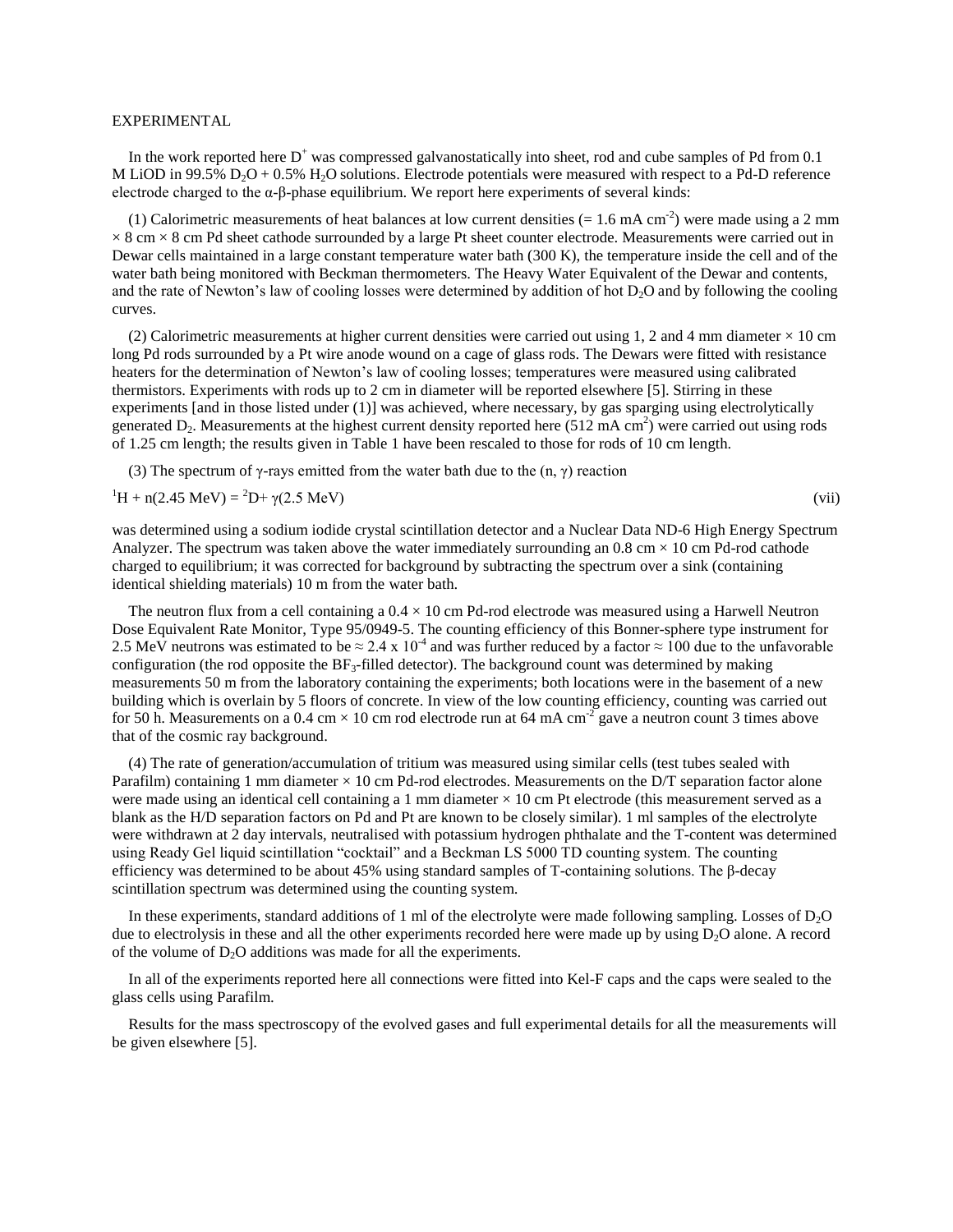# RESULTS

### *Experiments (1) and (2)*

In the calorimetric experiments we can set lower and upper bounds on the rates of Joule heating depending on whether reactions (i), (ii), and (iv) are balanced by

$$
4OD^{\cdot} \rightleftharpoons D_2O + O_2 + 4 e^{\cdot}
$$

at the anode or by the reverse of reactions (i), (ii), and (iv). In the former case, the Joule heating is simply the cell current multiplied by (cell voltage  $-1.54$  V), where 1.54 V is the cell voltage at which reactions (i), (ii) and (iv) balanced by (viii) are thermoneutral: irreversibilities in the electrode reactions and ohmic resistance losses have identical effects on the Joule heating. However, if reactions (i), (ii) and (iv) are reversed at the anode and, equally, if the reverse of reaction (viii) contributes to the cathode processes, then we get an upper bound to the Joule heating which is simply the cell current multiplied by the cell voltage.

(viii)

### **TABLE 1**

Generation of excess enthalpy in Pd cathodes as a function of current density and electrode size

| Electrode | Dimensions              | Current density  | Excess rate of                     | Excess specific rate    |
|-----------|-------------------------|------------------|------------------------------------|-------------------------|
| Type      | /cm                     | /mA $cm^{-2}$    | heating /W                         | of heating /W $cm^{-3}$ |
| Rods      | $0.1\times10$           | 8                | 0.0075                             | 0.095                   |
|           |                         | 64               | 0.079                              | 1.01                    |
|           |                         | 512 <sup>a</sup> | $0.654$ <sup>a</sup>               | 8.33                    |
|           | $0.2 \times 10$         | 8                | 0.036                              | 0.115                   |
|           |                         | 64               | 0.493                              | 1.57                    |
|           |                         | 512 <sup>a</sup> | 3.02 <sup>a</sup>                  | 9.61                    |
|           | $0.4 \times 10$         | 8                | 0.153                              | 0.122                   |
|           |                         | 64               | 1.751                              | 1.39                    |
|           |                         | 512 <sup>a</sup> | 26.8 <sup>a</sup>                  | 21.4                    |
| Sheet     | $0.2 \times 8 \times 8$ | 0.8              | 0.153                              | $\theta$                |
|           |                         | 1.2              | 1.751                              | 0.0021                  |
|           |                         | 1.6              | 26.8                               | 0.0061                  |
| Cube      | $1 \times 1 \times 1$   | 125              | <b>WARNING! IGNITION? See text</b> |                         |
| $2 - 5$   | $\sim$ $\sim$<br>.      | 250              |                                    |                         |

<sup>a</sup> Measured on electrodes of length 1.25 cm and rescaled to 10 cm.

We have confirmed in long duration experiments that the rates of addition of  $D<sub>2</sub>O$  to the cells required to maintain constant volumes are those for reactions (i), (ii) and (iv) balanced by reaction (viii). Furthermore, subtraction of the ohmic potential losses in solution for the cell containing the large Pt anode shows that the electrolysis of  $D_2O$  is the dominant process, i.e. we have to assume that the Joule heating is close to the lower bound.

Table 1 gives the results for experiments designed to cover the effects of electrolyte geometry, electrode size, current density (or overpotential), method of operation, etc. The nature and large magnitude of the effects can be appreciated from the following observations:

(a) Excess enthalpy generation is markedly dependent on the applied current density (i.e. magnitude of the shift in the chemical potential) and is proportional to the volume of the electrodes, i.e. we are dealing with a phenomenon in the bulk of the Pd electrodes.

(b) Enthalpy generation can exceed 10 W cm<sup>-3</sup> of the palladium electrode; this is maintained for experiment times in excess of 120 h, during which typically heat in excess of 4 MJ cm- 3 of electrode volume was liberated. It is inconceivable that this could be due to anything but nuclear processes.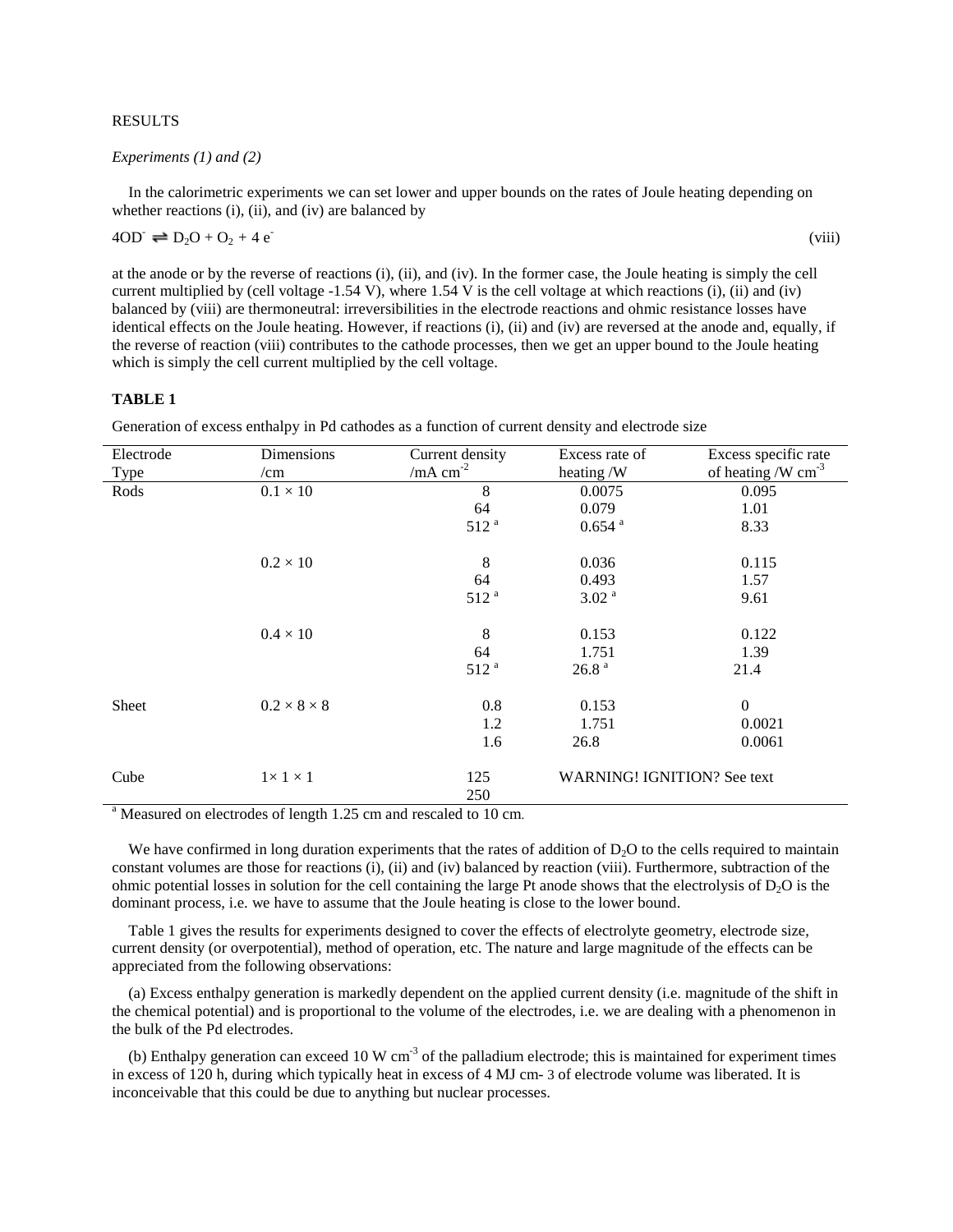(c) In research on thermonuclear fusion, the effects are expressed as a percentage of the break-even where 100% break-even implies that the thermal output equals the input (neglecting the power required to drive the equipment). In electrochemical experiments, we have in addition to take into account whether break-even should be based on the Joule heat or total energy supplied to the cell. Furthermore, in the latter case the energy supplied depends on the nature of the anode reaction. Table 2 lists three such figures of merit and it can be seen that we can already make reasonable projections to 1000%. Some of the factors important to scale-up are already apparent from Tables 1 and 2.

# **TABLE 2**

| are based on $D + D$ reactions, i.e. no projection to $D + 1$ reactions |                   |                 |     |                                  |      |  |  |  |  |
|-------------------------------------------------------------------------|-------------------|-----------------|-----|----------------------------------|------|--|--|--|--|
| Electrode                                                               | <b>Dimensions</b> | Current density |     | Excess heating / % of break-even |      |  |  |  |  |
| Type                                                                    | /cm               | /mA $cm^{-2}$   | a   |                                  |      |  |  |  |  |
| Rods                                                                    | $0.1 \times 10$   | 8               | 23  | 12                               | 60   |  |  |  |  |
|                                                                         |                   | 64              | 19  | 11                               | 79   |  |  |  |  |
|                                                                         |                   | 512             |     | 5                                | 81   |  |  |  |  |
|                                                                         | $0.2 \times 10$   | 8               | 62  | 27                               | 286  |  |  |  |  |
|                                                                         |                   | 64              | 46  | 29                               | 247  |  |  |  |  |
|                                                                         |                   | 512             | 14  | 11                               | 189  |  |  |  |  |
|                                                                         | $0.4 \times 10$   | 8               | 111 | 53                               | 1224 |  |  |  |  |
|                                                                         |                   | 64              | 66  | 45                               | 438  |  |  |  |  |
|                                                                         |                   | 512             | 59  | 48                               | 839  |  |  |  |  |

Generation of excess enthalpy in Pd rod cathodes expressed as a percentage of break-even values. All percentages are based on  ${}^{2}D + {}^{2}D$  reactions, i.e. no projection to  ${}^{2}D + {}^{3}T$  reactions

<sup>a</sup> % of break-even based on Joule heat supplied to cell and anode reaction 4 OD<sup>-</sup>  $\rightarrow$  2 D<sub>2</sub>O + O<sub>2</sub> + 4 e<sup>-</sup>.

<sup>b</sup> % of break-even based on total energy supplied to cell and anode reaction 4 OD<sup>-</sup>  $\rightarrow$  2 D<sub>2</sub>O + O<sub>2</sub> + 4 e<sup>-</sup>.

<sup>c</sup> % of break-even based on total energy supplied to cell and for an electrode reaction  $D_2 + 2 OD \rightarrow 2 D_2O + 4 e^$ with a cell potential of 0.5 V.

(d) The effects have been determined using  $D_2O$  alone. Projection to the use of appropriate  $D_2O + DTO + T20$ mixtures (as is commonly done in fusion research) might therefore be expected to yield thermal excesses in the range 10<sup>5</sup>-10<sup>6</sup>% (even in the absence of spin polarisation) with enthalpy releases in excess of 10 kW cm<sup>-3</sup>. We have **to report here that under the conditions of the last experiment, even using D2O alone, a substantial portion of the cathode fused (melting point 1544ºC), part of it vapourised, and the cell and contents and a part of the fume cupboard housing the experiment were destroyed.**

# *Experiment (3)*

Figure 1A illustrates the  $\gamma$ -ray spectra which have been recorded in regions above the water bath adjacent to the electrolytic cells and this spectrum confirms that 2.45 MeV neutrons are indeed generated in the electrodes by reaction(vi).Theseγ-rays are generated by reaction (vii). We note that the intensities of the spectra are weak and, in agreement with this, the neutron flux calculated from measurements with the dosimeter is of the order  $4 \times 10^4$  s<sup>-1</sup> for a 0.4 cm  $\times$  10 cm rod electrode polarised at 64 mA cm<sup>-2</sup>.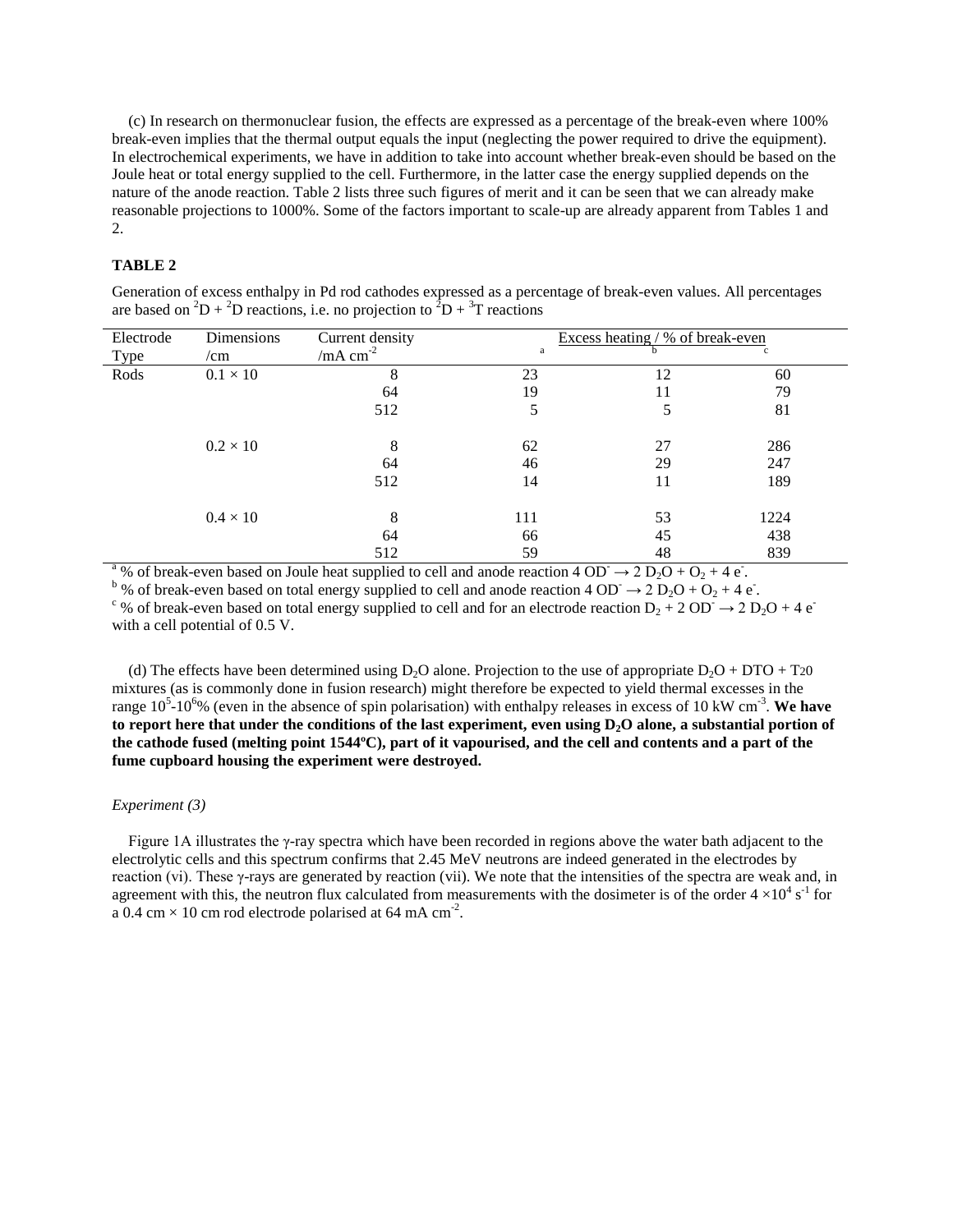

**Fig.1.(A)γ-ray spectrum recorded above the water bath containing the rod cathodes. Measurements carried out with a sodium iodide crystal scintillation detector and a Nuclear Data ND-6 High Energy Spectrum Analyzer. The spectrum shown is the difference between that over the water bath and a sink 5 m from the experiment containing identical shielding materials; spectrum accumulationtimes:48h.(B)β-ray disintegration scintillation spectrum measured with a Beckman LS5000TD counter-spectrometer.**

### *Experiment (4)*

In agreement with this low neutron flux, the accumulation in the electrolyte also indicates a low rate for reaction (v) [which has been found to be somewhat faster than (vi) in high energy physics experiments]. The time dependent fraction of tritium in the solvent can be shown to follow [5]

$$
\alpha_{T} = \gamma_{T} \exp \frac{-\left(1 + \lambda S_{D,T}\right)Rt}{\gamma S_{D,T}N} + \left[\left(1 + \lambda\right)\gamma_{T} + \beta/R\right]
$$
\n
$$
\times \frac{S_{D,T}}{\left(1 + \lambda S_{D,T}\right)} \left[1 - \exp \frac{-\left(1 + \lambda S_{D,T}\right)Rt}{\lambda S_{D,T}N}\right]
$$
\n(1)

where  $\gamma_T$  is the fraction of T in the electrolyte/solvent feeds,  $\lambda R$  (atoms T s<sup>-1</sup>, here  $4 \times 10^{11}$  atoms s<sup>-1</sup>) is the sampling rate which has been assumed to be continuous in time, *N* is the total number of atoms of D in the Dewar (14.6  $\times$ 10<sup>23</sup>), S<sub>D,T</sub> is the D/T separation factor, β is the rate of the nuclear reaction (v) (events s<sup>-1</sup>) and R is the rate of electrolysis expressed as atoms D s-1 (here  $1.24 \times 10^{18}$  atoms s<sup>-1</sup>). It can be seen that the final value of  $\alpha_T$  for the cell containing the Pt cathode (for which we assume  $\beta_A = 0$ ) is

$$
\alpha_T = \left[ (1 + \lambda) \gamma_T + \beta / R \right] \frac{S_{D,T}}{\left( 1 + \lambda S_{D,T} \right)} \tag{2}
$$

Blank experiments using Pt cathodes (which have very similar separation factors to Pd) indicate little accumulation of DTO so that  $S_{D,T}$  is close to unity under the conditions of our experiments. DTO accumulates in the cells containing Pd cathodes to the extent of about 100 dpm ml<sup>-1</sup> of electrolyte, and Fig. 1B demonstrates that the species accumulated is indeed tritium. Use of eqn. (2) then indicates that reaction (v) takes place to the extent of 1-2  $\times$  10<sup>4</sup> atoms s<sup>-1</sup> which is consistent with the measurements of the neutron flux, bearing in mind the difference in radii. On the other hand, the data on enthalpy generation would require rates for reactions (v) and (vi) in the range  $10^{11}$  -  $10^{14}$  atoms s<sup>-1</sup>. It is evident that reactions (v) and (vi) are only a small part of the overall reaction scheme and that other nuclear processes must be involved.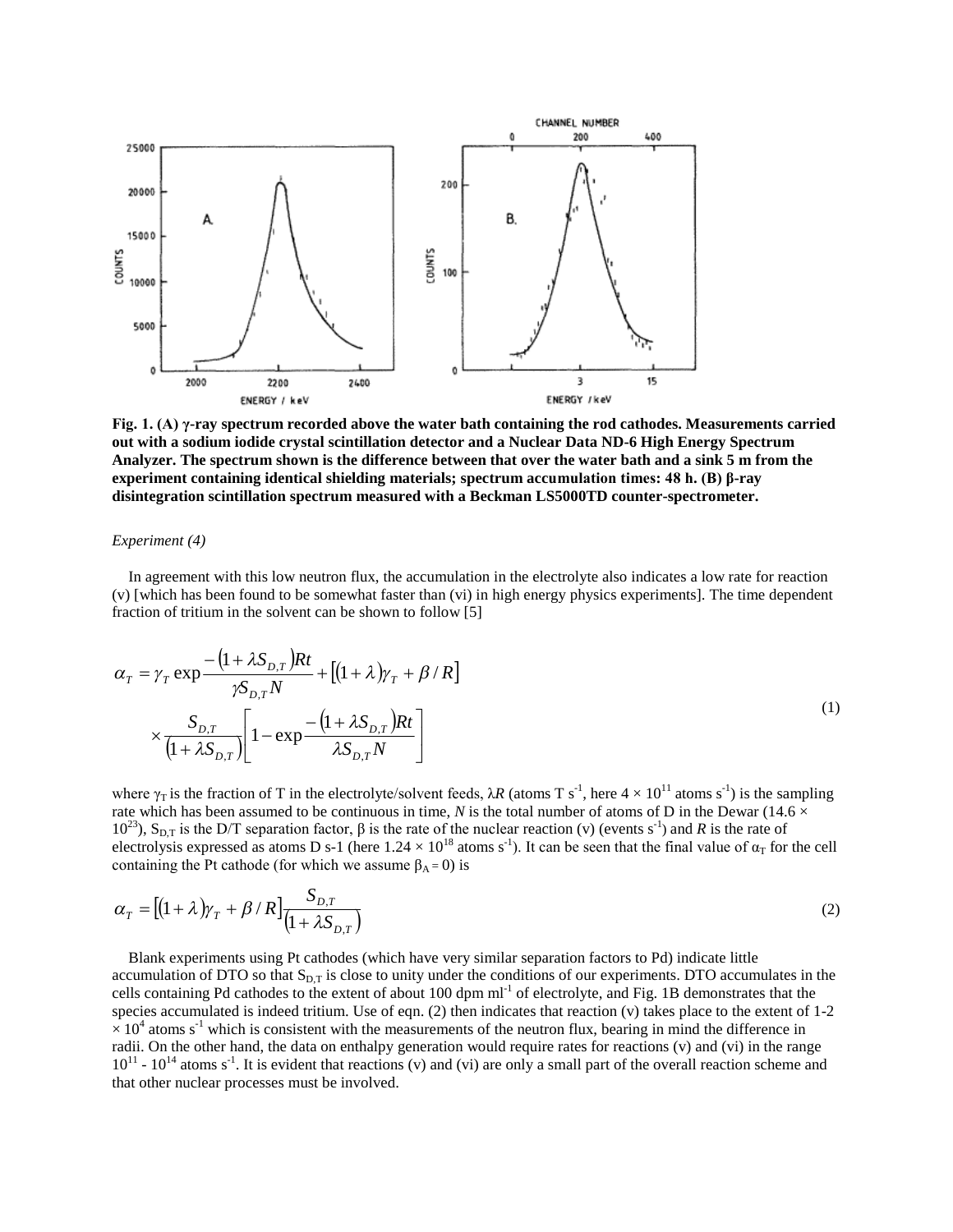

**Fig. 2. Confinement parameter-chemical potential-size diagram for**  ${}^{2}D+{}^{2}D$  **fusion reaction in Pd cathodes; projection to the <sup>2</sup>D+<sup>3</sup>T reaction. Open circles: systems currently being investigated.**

# DISCUSSION

We realise that the results reported here raise more questions than they provide answers, and that much further work is required on this topic. The observation of the generation of neutrons and of tritium from electrochemically compressed  $D^+$  in a Pd cathode is in itself a very surprising result and, evidently, it is necessary to reconsider the quantum mechanics of electrons and deuterons in such host lattices. In particular we must ask: is it possible to achieve a fusion rate of 10-19 s-l for reactions (v) and (vi) for clusters of deuterons (presumably located in the octahedral lattice positions) at typical energies of 1 eV? Experiments on isotopically substituted hydrides of well defined structures might well answer this question.

The most surprising feature of our results however, is that reactions (v) and (vi) are only a small part of the overall reaction scheme and that the bulk of the energy release is due to an hitherto unknown nuclear process or processes (presumably again due to deuterons). We draw attention again to the very large magnitude of the effects in the confinement parameter diagram, Fig. 2. We note that the values of the confinement parameter are extremely high compared to conventional research on fusion (high particle densities, lifetimes of  $10^5$  -  $10^6$  years) while the chemical potential is very low compared to the equivalent parameter (*T*) in those experiments. It is evident that diagrams of this kind require extension in the third dimension for electrochemical experiments, since the results are so markedly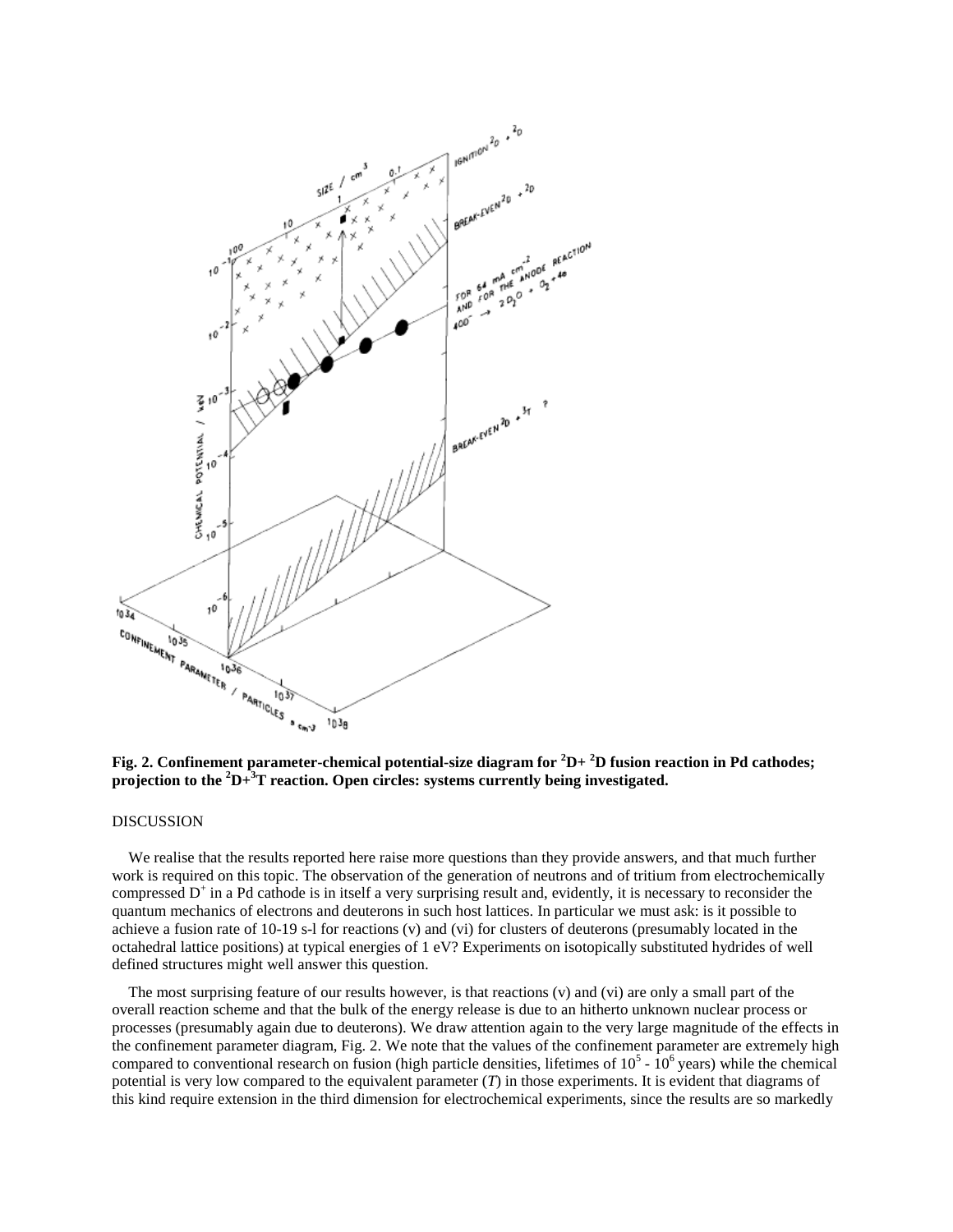dependent on electrode volume (increase of current density displaces the points in a vertical direction). We draw attention again to the fact that the experiments already carried out are close to the break-even point; further work to extend the electrode dimensions (and to establish the nature of the processes responsible for the enthalpy release) is in progress. Finally, we urge the use of extreme caution in such experiments: a plausible interpretation of the experiment using the Pd-cube electrode is in terms of ignition. Projection of the values in Tables 1 and 2 to more extreme conditions indicates that this may indeed be feasible.

# ACKNOWLEDGEMENT

We thank Johnson Matthey PLC for the loan of precious metals for this project.

# REFERENCES

1 W.M. Mueller, J.P. Blackledge and G.G. Libowitz, Metal Hydrides, Academic Press, New York, 1968; G. Bambakadis (Ed.), Metal Hydrides, Plenum Press, New York, 1981.

- 2 B. Dandapam and M. Fleischmnann, J. Electroanal. Chem., 39 (1972) 323.
- 3 A.N. Frumkin and N.A. Aladzhalova, Acta Physicochim. U.R.S.S., 19 (1944) 1.
- 4 M. Fleischmann and S. Pons, unpublished results.
- 5 M. Fleischmann, M. Hawkins and S. Pons, J. Electroanal. Chem., to be submitted.